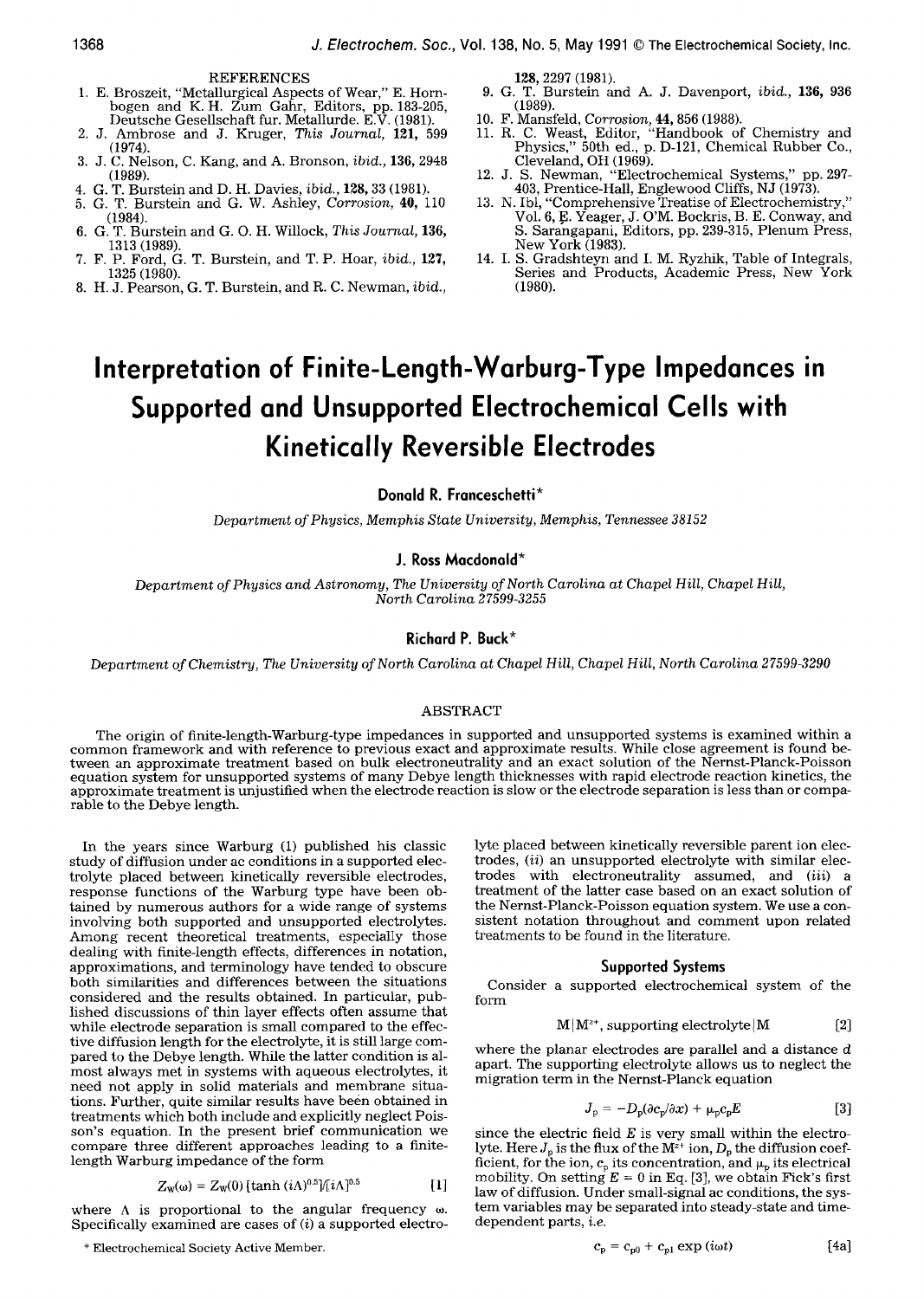and

$$
J_{\rm p} = J_{\rm p0} + J_{\rm p1} \exp(i\omega t) \tag{4b}
$$

On substituting these forms in Eq. [3] and equating the time-dependent terms, one obtains

$$
J_{p1} = -D_p (dc_{p1}/dx) \tag{5}
$$

If  $M^{z+}$  does not participate in any bulk chemical reaction, Fick's second law then can be written in the small-signal form (2)

$$
i\omega c_{\mathrm{pl}} = D_{\mathrm{p}}(d^2 c_{\mathrm{p1}}/dx^2)
$$
 [6]

It may be noted that it follows from the linearity of the first term in Eq. [3] that Eq. [5] and [6] hold even when  $c_{p0}$  varies with position. The general solution of Eq. [6] may be written

$$
c_{p1}(x) = A \sinh [(i\omega/D_p)^{0.5}x] + B \cosh [(i\omega/D_p)^{0.5}x] \tag{7}
$$

where A and B are constants which must be selected to satisfy the boundary conditions. For the system under consideration here one constant may be eliminated by a symmetry argument. Place the center of the system at  $x = 0$ , so that the electrolyte extends between  $x = -d/2$  and  $x = d/2$ . Note that the physical situation at any time t will be the mirror image of that at time  $t - \pi/\omega$ , *i.e.*, the electrodes will have reversed polarity and the current will be equal in magnitude but opposite in direction. With the coordinate system chosen, this behavior requires from Eq. [4a] that  $c_{\text{pl}}(-x) = -c_{\text{pl}}(x)$  and thus that  $B = 0$ . The constant A can be related to the magnitude of the time-dependent part of the applied potential difference,  $V_{\text{appl},1}$  exp *(iot)*. We assume that this potential difference is evenly divided between the two interfaces and can be described by Nernst's equation which, after linearization of the logarithmic term, yields (3)

$$
V_{\text{appl},1} = (RT/zF c_{\text{p0}})[c_{\text{p1}}(-d/2) - c_{\text{p1}}(d/2)] \tag{8}
$$

where  $R$  is the gas constant,  $T$  the absolute temperature, and  $F$  the Faraday. This quantity is the limiting potential difference for exchange rates of potential-determining species that are rapid in comparison with mass transport. It is consistent with the electrode kinetic models of Butler-Volmer and Chang-Jaffé, for example. When we calculate the electrical current (per unit area),  $I_1 = zFJ_{p1}$ , and divide into  $V_{\text{appl},1}$ , we find the impedance (also per unit area)

$$
Z(\omega) = [2RT/z^2 F^2 c_{\text{00}}(i\omega D_{\text{p}})^{0.5}] \tanh [(i\omega/D_{\text{p}})^{0.5}(d/2)] \quad [9]
$$

On comparing Eq. [9] with Eq. [1] we find that  $\Lambda$  =  $\omega(d/2)^2/D_p$ , which may also be written as  $\Lambda = (d/2)^2/L_{diff}^2$ , where  $L_{\text{diff}} = (D_{\rm p}/\omega)^{0.5}$  is the effective diffusion length, at the frequency of measurement, for the electroactive ion. The reason that the system length appears as divided by two is the symmetry of the system, which requires  $c_{pI}$  to be zero at the center. The divisor of two was unfortunately omitted by two of the present authors in a recent review (4). An expression in the form of Eq. [1] appears first to have been derived in a biological context by Labes and Lullies (5). An expression of the same form, but with a factor d (rather than *d/2)* appearing in the argument of the tanh function was obtained by Llopis and Colom (6), who considered the diffusion of a single electroactive species through a Nernst layer of thickness  $d$  established at a stationary electrode in a stirred electrolyte. There is no symmetry of  $c_{p1}$  in this case because  $c_{\text{pl}}$  is zero at the solution side of the Nernst layer. A similar result was obtained by Drossbach and Schultz (7). Sluyters (8) examined the ac behavior of a thin layer of supported electrolyte with identical, kinetically reversible, electrodes and both reduced and oxidized species diffusing within the electrolyte, and obtained a result equivalent (2) to placing two impedances of the form of Eq. [9], in series, one with a diffusion coefficient equal to that of the reduced species, the other with the diffusion coefficient of the oxidized species. An impedance of the form of Eq. [1] can also arise when a neutral product species must diffuse through, or along the internal pores of, an electrode to exchange with the ambient atmosphere (9, 10). In this case we have  $\Lambda = \omega d^2/D_0$ , where d is the thickness of a single electrode and D the diffusion coefficient of the discharged species in the electrode.

One of the present authors has extended the treatment of the ac response of the parent-metal-type cell to the case where the electrode reaction occurs with arbitrary and different potential-dependent rates at the two electrodes (2). In this treatment, Butler-Volmer reaction kinetics were assumed and the displacement current through the compact double layer was explicitly included. The exact impedance result is consistent with Eq. [9] for identical electrodes and with the Llopis and Colom result (6) when one electrode is kinetically reversible and the other not. Results for nonplanar electrode geometries are given by Sluyters-Rebach and Sluyters (11).

#### **Unsupported Systems, Eiectroneutrality Assumed**

The treatment in this section is based on the approach of Buck (12). Consider now an unsupported system

$$
M|MX, solvent|M
$$
 [10]

where the salt MX is fully dissociated into  $M^{z+}$  and  $X^{z-}$ ions, with concentrations denoted by  $c_p(x)$  and  $c_n(x)$ , respectively. The transport of cations is described by Eq. [3] as before, while the transport of anions is described by a second Nernst-Planck equation

$$
J_n = -D_n(\partial c_n/\partial x) - \mu_n c_n E \qquad [11]
$$

The mobilities  $\mu_p$  and  $\mu_n$  are generally taken to be related to the corresponding diffusion coefficients through the Einstein relation  $\mu_i = D_i z F / RT$ .

If electroneutrality is assumed to hold, it follows that  $c_p = c_n$  and that  $J_p$  and  $J_p$  are equal except for a spatially invariant term related to the faradaic current  $I_f$ 

$$
J_{\rm p} - J_{\rm n} = I_{\rm f}/zF \tag{12}
$$

On setting  $c_n = c_p$  in Eq. [3] and [11] and eliminating the concentration gradient terms, one obtains the electric field in the electroneutral region as

$$
E = \frac{RT}{F} \frac{J_{\rm p}/D_{\rm p} - J_{\rm n}/D_{\rm n}}{2zc_{\rm p}}
$$
 [13]

Alternatively, on using Eq. [12] to eliminate  $J_p$  from Eq. [11] and then combining Eq.  $[11]$  and  $[3]$  to eliminate E, one finds

$$
J_{\rm p} = D_{\rm s} (\partial c_{\rm p}/\partial x) + t_{\rm p} I_{\rm f}/zF \qquad [14]
$$

or, using Eq. [12] again and noting that  $c_n = c_p$ 

$$
J_n = D_s(\partial c_n/\partial x) - t_n I_f/zF \qquad [15]
$$

Here

$$
D_{\rm s} = 2D_{\rm n}D_{\rm p}/(D_{\rm n} + D_{\rm p})\tag{16}
$$

is the coupled diffusion coefficient, and  $t_p = D_p/(D_n + D_p)$ and  $t_n = 1 - t_p$  are the transport numbers of the positive and negative species, respectively.

As in the supported case, the concentration and other system variables can be separated into equilibrium and sinusoidally varying parts. Specifically, Eq. [4] can still be assumed to hold and, since  $I_{\text{fl}}$  does not vary with position, Eq. [6] and [7] become

$$
i\omega c_{\rm pl} = D_{\rm s}(d^2 c_{\rm pl}/dx^2)
$$
 [6]

and

$$
c_{p1} = A \sinh[(i\omega/D_s)^{0.5}x] \tag{7}
$$

where again a symmetry argument has been used to eliminate one constant of integration.

The potential drop  $V_{\mathrm{appl,1}}$  across the system is taken, in a segmented potential model (12), as the sum of the Nernstian potential difference,  $V_{1, \text{int}}$ , created by the concentration perturbations at the electrodes and given by Eq. [8], and the potential drop,  $V_{1,\rm en}$ , across the electroneutral region, which can be obtained from Eq. [13]. When one then substitutes Eq. [14] and [15] into Eq. [13], linearizes, and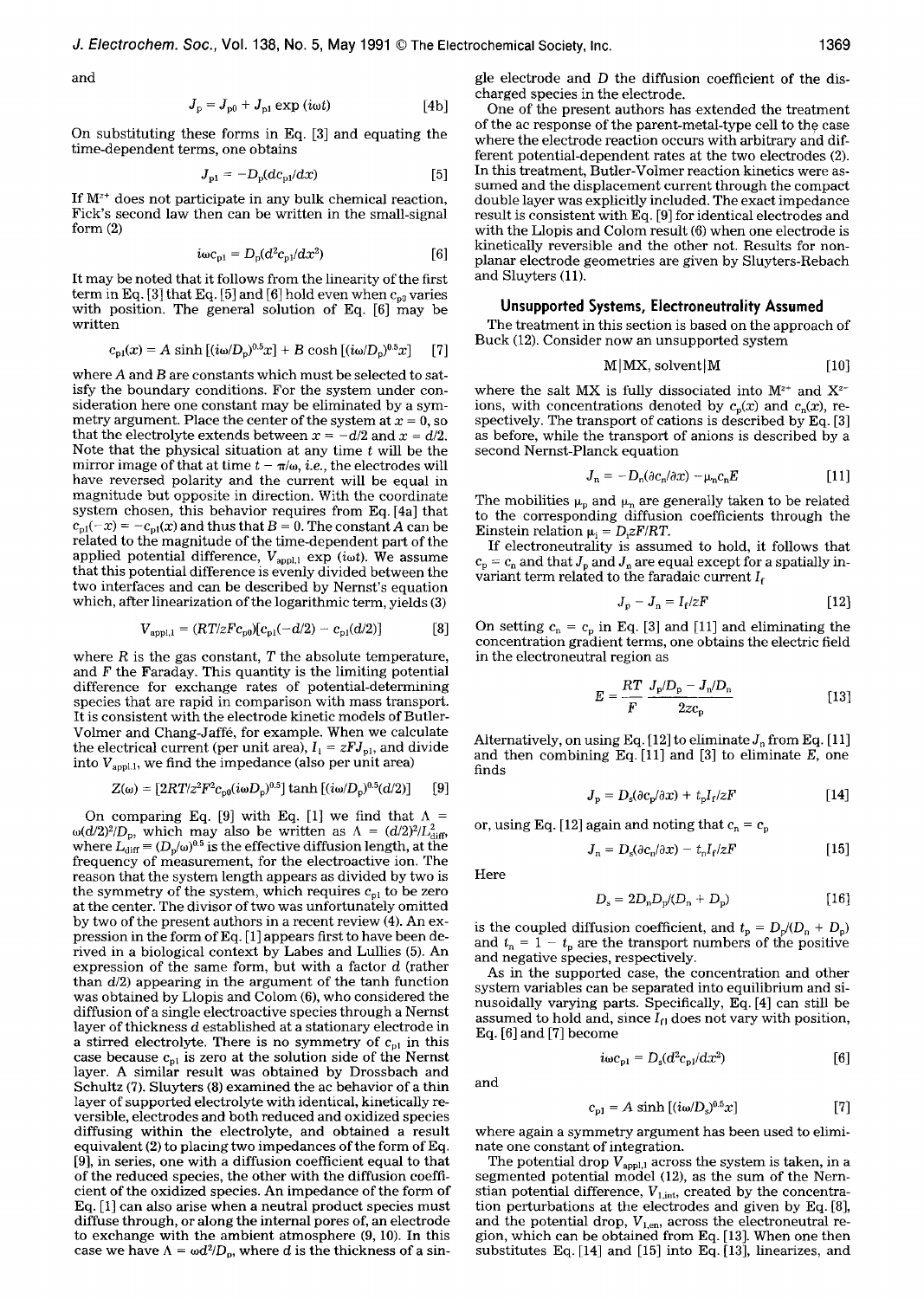then integrates across the thickness d of the electrolyte, one finds

$$
V_{1,en} = \frac{RT}{2zFc_{p0}} \left(\frac{D_s}{D_p} - \frac{D_s}{D_n}\right) \left[c_{p1}(-d/2)\right]
$$

$$
- c_{p1}(d/2)\right] + \frac{RT}{2z^2F^2c_{p0}} \left(\frac{t_p}{D_p} + \frac{t_n}{D_n}\right)I_{r1}d \qquad [17]
$$

so that

$$
V_1 = \frac{-4RTt_n}{zF} A \sinh [(i\omega/D_s)^{0.5}(d/2)] + \frac{RT}{2z^2F^2c_{\text{no}}} \left(\frac{t_p}{D_p} + \frac{t_n}{D_n}\right) I_{\text{fl}}d \qquad [18]
$$

To evaluate A in the present case, one may set  $J_{p1} = I_{f1}/zF$ at  $x = \pm d/2$ , since the flow of negative charge is zero at the electrodes, and thus from Eq. [14]

$$
D_{\rm s}(dc_{\rm pl}/dx) = t_{\rm n}I_{\rm fl}/zF \qquad [19]
$$

so that  $A = -t_n I_r / zF$   $(i\omega D_c)^{0.5}$ . Then, on taking the ratio Z =  $V_1/I_{f1}$ , one obtains the impedance

$$
Z(\omega) = \frac{4RTt_n^2}{z^2F^2c_{p0}(i\omega D_s)^{0.5}} \tanh\left[(i\omega/D_s)^{0.5}(d/2)\right] + \frac{RTd}{z^2F^2c_{p0}(D_n + D_p)} \tag{20}
$$

where the first term is a finite-length Warburg impedance and the second term may be recast, using the Einstein relations, as

$$
R_{\infty} = d/[zF(c_{p0}\mu_{p} + c_{n0}\mu_{n})]
$$
 [21]

the bulk resistance of the electrolyte. In the low-frequency limit, Eq. [20] reduces to  $R_p = d/z F c_{p0} \mu_p$ , the dc resistance of this system. In the high-frequency limit, the first term vanishes and Eq. [20] reduces to  $R_{\infty}$ .

In earlier work Buck (12) obtained the approximate result

$$
Z(\omega) = [4RTt_{\rm n}/z^2F^2c_{\rm p0}(i\omega D_{\rm s})^{0.5}] \tanh [(i\omega/D_{\rm s})^{0.5}(d/2)] \quad [22]
$$

in a treatment which parallels the present one but ignores (sets to zero) the last terms in Eq. [12], [14], [15], [17], and [18]. This result is identical to the first term in Eq. [20], with the single exception of the factor  $t_{n}$  which appears here to the first power rather than the second. While Eq. [22] reduces to  $R_p$  in the dc limit, it fails to yield  $R_w$  in the limit of high frequencies. Since Eq. [22] yields the proper behavior in the dc limit, we will refer to the approximations employed as the "quasi-static" electroneutral approach.

# **Unsupported Systems, Exact Treatment**

In 1973, J. R. Macdonald obtained an exact solution (14) to a well-defined mathematical model of the small-signal ac response of a slab of unsupported electrolyte placed between two identical plane parallel electrodes. The model included Nernst-Planck and continuity equations for both negative and positive mobile charge, and involved full satisfaction of Poisson's equation and full consideration of the Maxwell displacement current throughout the electrolyte. The system was assumed to be free of intrinsic space charge layers in the absence of an applied potential difference, and allowance was made for a possible uniform background of immobile charge. In later work Macdonald and Franceschetti extended the model to allow the timedependent generation and recombination of stationary and mobile charge (15). The electrode kinetics were incorporated through the assumption of boundary conditions of the Chang-Jaffé type

$$
J_{\rm p} = \pm k_{\rm p}(c_{\rm p} - c_{\rm p0})
$$
 [23]

with a similar condition for negative charges.

Although the Chang-Jaffé boundary conditions do not possess the same degree of physical realism as the equations of Butler-Volmer electrode kinetics, they lead to precisely the same form in the small-signal dc limit, and in the limit considered in this paper where the rate constant  $k_p$ becomes infinite (15). By making the rate constant complex and frequency-dependent, it is possible to take into account the occurrence of one or more adsorbed intermediate states for the discharging ion and to allow for the diffusion of a neutral product into the electrode or into the electrolyte (8, 16).

The full solution obtained by Macdonald is quite complicated, and Macdonald devoted several subsequent papers to exploring equivalent circuit representations of various limiting cases (16, 18). An important result (14, 18) in the present context was the first expression for  $\Lambda$  which involved arbitrary valence numbers,  $z_n$  and  $z_p$ , as well as arbitrary diffusion coefficients,  $D_n$  and  $D_p$ . In the condensed notation of the earlier work, the expression is  $\Lambda =$  $M^2b\omega R_{\infty}C_{g}$ . It can be readily expanded and becomes (19), on using the Einstein relation and the bulk electroneutrality condition,  $z_n c_{n0} = z_p c_{p0}$ 

$$
\Lambda = (\omega d^2/4) \left[ \frac{D_n z_n + D_p z_p}{(D_n D_p)(z_n + z_p)} \right] = (\omega d^2 F / 4RT) \left[ \frac{\mu_n^{-1} + \mu_p^{-1}}{z_n^{-1} + z_p^{-1}} \right] [24]
$$

a result in full agreement with the  $\Lambda$  term implicit in Eq. [22] when  $z_n = z_p = z$ .

Franceschetti and Macdonald (15) obtained an approximate hierarchical ladder network circuit which was broadly applicable in the case in which only one of the mobile species reacts at the electrodes and the electrolyte thickness includes many Debye lengths. For the present case of equal charges and very fast electrode kinetics, this circuit reduces to three elements, the bulk resistance, Eq. [21], in series with the finite-length Warburg element, expressed in that work as

$$
Z_{\rm w}(\omega) = (R_{\rm w}/\pi_{\rm m}) \tanh (i\omega \tau_{\rm D} H_{\rm N2})^{0.5}/(i\omega \tau_{\rm D} H_{\rm N2})^{0.5}
$$
 [25]

the combination being in parallel with the geometric capacitance of the electrolyte

$$
C_g = \epsilon/4\pi d \qquad [26]
$$

Here  $\epsilon$  is the dielectric constant of the electrolyte,  $\pi_{\rm m}$  =  $\mu_n/\mu_p = D_n/D_p$  is the mobility ratio,  $\tau_D = R_{\infty}C_g$  is the dielectric relaxation time, and

$$
H_{\rm N} = (d/4L_{\rm D})(\pi_{\rm m}^{-1} + 2 + \pi_{\rm m})^{0.5} \tag{27}
$$

where  $L<sub>D</sub>$  is the Debye length

$$
L_{\rm D} = [ \epsilon RT/8\pi F^2 z^2 c_{\rm pol} ]^{0.5} \tag{28}
$$

for the present fully dissociated equivalent case.

Although Eq. [25], taken together with Eq. [27] and [28] bears no striking resemblance to the finite-length Warburg impedance derived in the previous section, we shall now show that the result is identical. Using the Einstein relations for  $\mu_n$  and  $\mu_p$  and the definition of  $D_s$ , Eq. [16], we can easily show that

$$
H_{\rm N^2} = d^2(D_{\rm p} + D_{\rm n})/(8L_{\rm D}^2 D_{\rm s})
$$
 [29]

and then using Eq. [21], [25], and the Debye relation to relate  $\tau_D$  to  $L_d$ , we find that

$$
\tau_{\rm D} H_{\rm N^2} = d^2 / 4 D_{\rm s} \tag{30}
$$

With this substitution in Eq. [24], expressing  $R_*$  and  $\pi_m$  in terms of  $D_n$  and  $D_p$  and a little further manipulation, one finds that  $Z_w(\omega)$  is now identical to the first term in Eq. [20]. Thus, with the exception of the geometric capacitance, which is frequently negligible in practice, the approximate circuit developed by Macdonald and co-workers from the full solution of the Nernst-Planck-Poisson equation system is, for a system of the type discussed here, with many Debye lengths between the electrodes and kinetically reversible electrodes, identical to that obtained in the previous section.